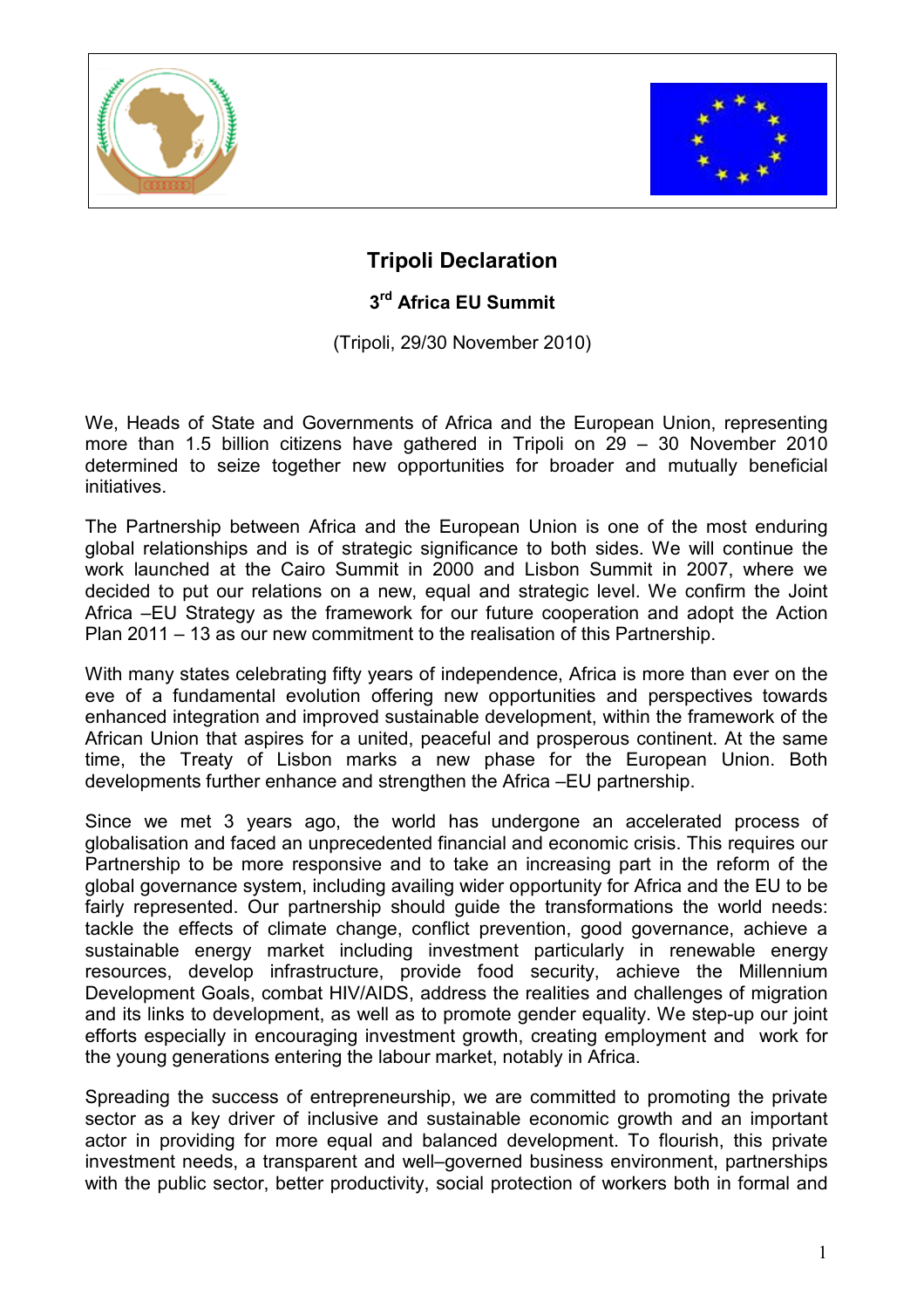



informal economies, together with reinforced efforts of education and technology transfer in order to promote a knowledge based Society. We recognize the equally important dimension of regional integration for growth and development and commit to conclude Economic Partnership Agreements (EPAs) that support socio-economic development, regional integration and the integration of Africa into the global economy.

Mindful of the additional efforts needed to reach the Millennium Development Goals in Africa by 2015, we will reinvigorate our concerted efforts to address all MDG targets, taking account of those countries and targets most off track and paying particular attention to the most vulnerable and marginalised people. We consider that all available financing for development, both domestic and external, traditional as well as innovative, need to support sustainable economic growth and employment in Africa which are key for achieving the MDGs.

2010 being the African year of peace and security, we attach utmost importance to all efforts of conflict prevention, reconciliation, justice and post conflict reconstruction and development for the sake of people undergoing conflict. As the international community marks the 10th anniversary of UN Security Council Resolution 1325, both sides and stressed the role of women in efforts to achieve sustainable peace and security. Peace and security remain a cornerstone of our cooperation. We are committed to making the African Peace and Security Architecture fully operational in close collaboration with the regional organizations. As regards AU lead Peace operations, it was agreed to work towards ensuring flexible, predictable and sustainable funding.

We will continue our concerted efforts to bring the Somali conflict to an end, to stabilize the internal situation and to promote timely post-conflict reconstruction and development efforts. To these ends, we will continue working together in support of a strengthened AMISOM, as well as of the Somali Security Forces, extending support to the TFG in the framework of a reinvigorated comprehensive political strategy. On Sudan, we emphasise the urgency and importance of ensuring that all elements of the CPA, including those concerning Abyei, South Kordofan and Blue Nile, are implemented in a timely, peaceful and credible manner, in particular the referendum on South Sudan whose results should be accepted by all. Furthermore, we encourage all parties to progress with the post referendum issues. In this context, we welcome the leadership of the AU in close cooperation with the UN as well as the support provided by the AUHIP led by President Mbeki, and by IGAD. We welcome in particular the progress made and agreements reached on the framework regarding outstanding CPA issues.

Our cooperation will continue to build on our common values and goals in pursuit of good governance, democracy and the rule of law. We firmly condemn all unconstitutional changes of governments which, alongside bad governance, are one of the main causes of instability. We are united in the fight against impunity at national and international level and the protection of human rights on both continents. We emphasize the need to strengthen national legal systems and the international cooperation in the pursuit of justice, peace and reconciliation, including the prosecution of the most serious crimes of concern to the international community, taking into cognizance the positions of the African